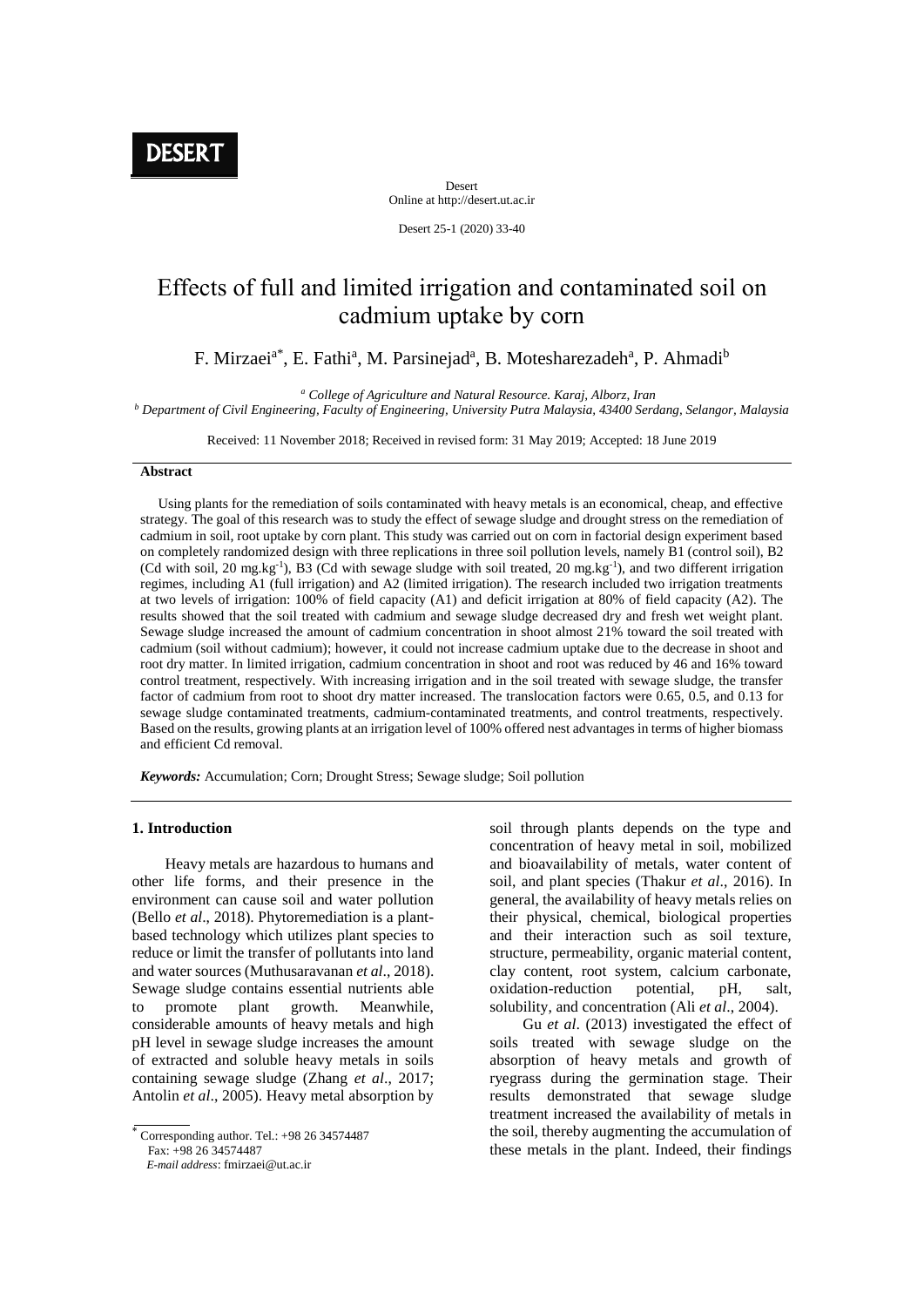indicated the increment in metal concentrations (Cd, Ni, Cu, Zn, Cr, Mn) in root and aerial parts of sewage sludge treatments compared to the control treatment. Cadmium is significantly adsorbed by soil particles; thus, it is expected that slight changes in soil moisture will not have significant effect on the bioavailability of this metal (Van Gestle and Van Diepen, 1997). However, the amount of extractable heavy metals increases by the rise in soil water content and the accumulation of heavy metals in plant (Onder *et al*., 2016; Angle *et al*., 2003). Generally, the adsorption and extraction of cadmium in soil is dependent on certain factors, one of which is soil water content; the more the soil moisture, the more the availability and adsorption of cadmium (Laegreid *et al*., 1999). Onder *et al*. (2016) demonstrated the ability of *Brassica* to remove Pb from the soil at four different levels of irrigation and doses of lead. The results of their study showed that higher irrigation levels increased the amounts of  $Pb^{2+}$ removed from the soil. Their findings further showed that higher irrigation levels resulted in higher biomass and efficient Pb removal.

Angel *et al*. (2003) reported the effect of soil water content on heavy metal adsorption via three super absorbents of nickel and zinc plants, namely *Thlaspi*, *Alyssum*, and *Berkheya*. Their results showed that the extractable Ni content of soil decreased with the increase in soil water content. The amount of generated biomass in all plant species and the accumulated metals in the plants increased at high water content. The highest concentrations of Zn and Ni in the leaf were also detected at high water content. Therefore, the present study was carried out to investigate the effect of deficit irrigation, cadmium concentration in soil and soil contaminated with sewage on cadmium absorption by corn plant. Natasa Mirecki *et al*. (2015) in a study titled "Transfer factor as indicator of heavy metals content in plants", showed that transfer factor for Cd in all samples control plants was 0.01-0.1 while in the polluted area, the TF was found to be between 0.1 and 0.5. Their results revealed significant variations in the transfer factor of Cd compared with other metals in both locations. The TF value for Cd (0.01-2.0) was quite high compared to Pb (0.001-0.2).

# **2. Materials and Methods**

This study was performed in a completely randomized design (RCBD) with a factorial experiment during a crop season in 2014 in the Water Research Laboratory of Irrigation and Rehabilitation department at the Agricultural and Natural Resources Campus of University of Tehran, Karaj, Iran. The research included two irrigation treatments at two levels, including irrigation at 100% field capacity (A1) and deficit irrigation at 80% field capacity (A2) (Onder *et al*., 2016; Angle *et al*., 2003). We also used three levels of soil contamination, namely soil without contamination (B1), soil contaminated with 20 mg/kg of cadmium (B2) (Hammami *et al*., 2018), and soil contamination with sewage (using an agricultural soil irrigated with sewage for several crop seasons); however, because the soil treatment analysis indicated low levels of cadmium contamination, this soil was artificially contaminated by 20 mg/kg of cadmium and mixed with a field soil through a mass ratio of 1:1 (B3). Maximum permissible concentration of cadmium in soil was 1 to 3 mg/kg (Delgado *et al*., 2017; Nicholson *et al*., 2003).

The study was conducted in three replicates and on a total of 18 samples. The tested soil was prepared from a research farm at Tehran University and then passed through 2 mm sieves. Basic soil properties, such as soil texture (Bouyoucos, 1962), pH (Carter and Gregorich, 2008), EC (Rhoades, 1996), total nitrogen (Bremner, 1996), P (Olsen *et al*., 1954), K (Hemke and Sparks, 1996), OC% (Walkley and Black, 1934), Zn, Cu, Ni, and Pb concentration (Page, 1982), and extractable Cd with DTPA (Lindsay and Norvell, 1978) were also measured. Soil was contaminated with cadmium through the use of cadmium nitrate salt (Cd(NO3)2.4H2O) (Sooksawat *et al*., 2013) which was sprayed all over the soil (Hammami *et al*., 2018; Huang *et al*., 2009). Sewagecontaminated soil was prepared from a sewage irrigated soil in Rasht, Iran; after air-drying and passing through a 2 mm sieve, soil properties were measured by the mentioned methods. Next, the sewage-contaminated soil was added to the field soil in a mass ratio of 1:1 and completely mixed.

In order to achieve ionic balance, the contaminated soil was transferred to plastic bags without drainage and incubated for two weeks under greenhouse conditions at 20° C temperature and 53% relative humidity. This was done until the interaction of the pollutants and soil evolved and the contamination conditions become more natural. The maize (Zea mays) hybrid variety Single Cross 704 (SC704) was used. The maize hybrid variety single was selected due to its high yield tolerance to drought stress and short seasonal cultivation duration. At the end of the growing season, the samples (root and aerial parts) were taken to laboratory; after washing with distilled water, they were oven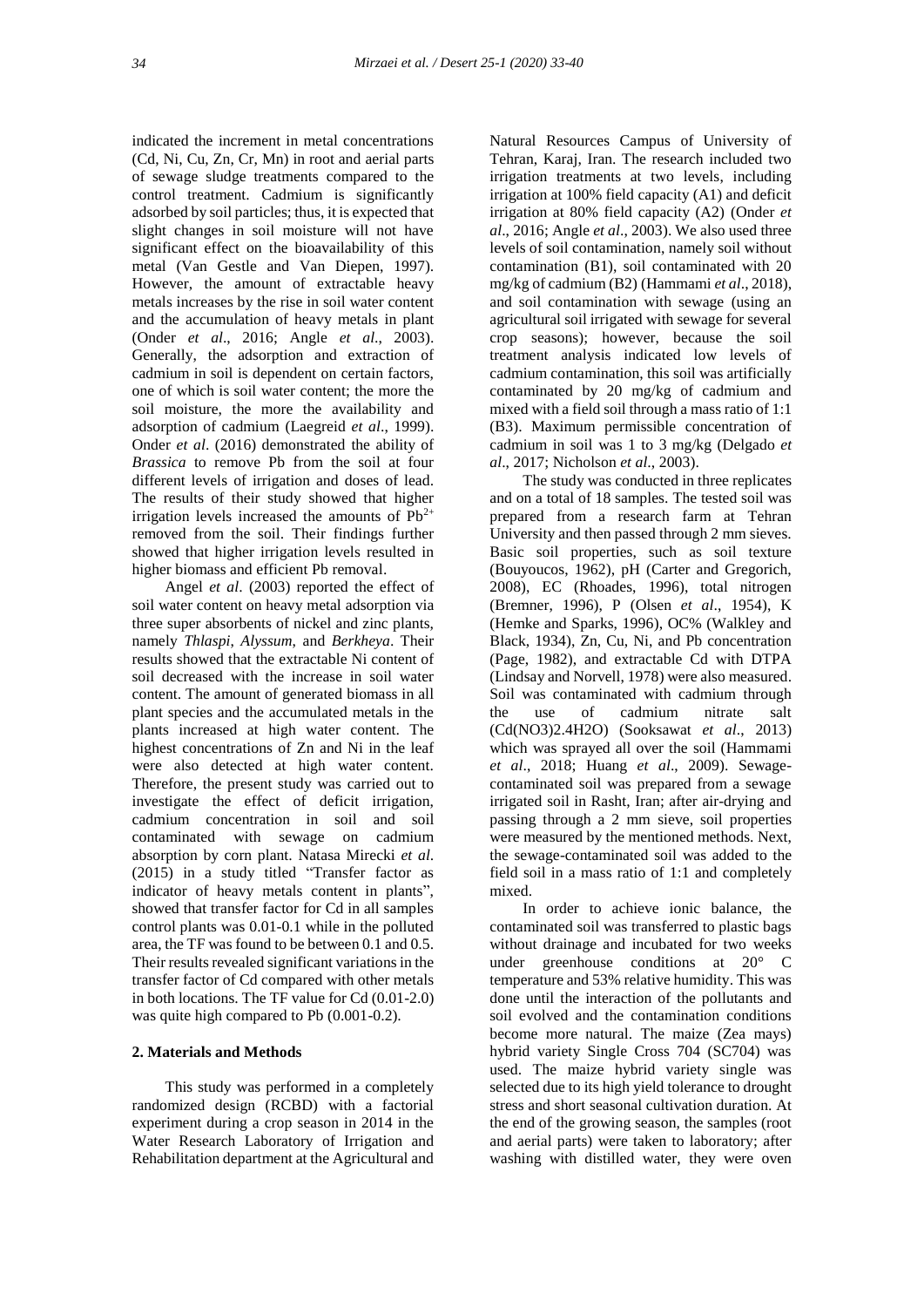dried, milled, and extracted, and cadmium concentration in plant extracts was measured by atomic absorption spectrometer of Shimadzu-670 model (Anjum *et al*., 2008). The absorption amount was calculated through multiplying the cadmium of concentration of shoot in plant dry matter (Bianconi *et al*., 2013). To assess the ability of plants to accumulate Cd in their organs, translocation factor (TF) was used (Eq. 1) (Aman *et al*., 2018). The averages were compared via Duncan new multiple range (DNMRT) using SAS version 9.2 (SAS Institute Inc., 2007); *P*values  $\leq 0.01$  were considered as statistically significant, and the corresponding graphs were drawn with Excel.

#### $TF =$

| Heavy metal concentrations in the shoot (mg/kg) | (1) |
|-------------------------------------------------|-----|
| Heavy metal concentrations in the root (mg/kg)  |     |

#### **3. Results and Discussion**

Based on this experiment result, the soil was classified as clay loam with an appropriate pH for plant growth and low salinity (table 1). It had low levels of Cd and seemed to be suitable for the exposed treatments. Table 2 shows certain physical and chemical parameters of sewage sludge used in this study.

| Table 1. Physicochemical characteristics of experimental soil |  |
|---------------------------------------------------------------|--|
|---------------------------------------------------------------|--|

| Characteristics                                                                                                          | Contents                              |
|--------------------------------------------------------------------------------------------------------------------------|---------------------------------------|
| Texture                                                                                                                  | Clay loam                             |
| рH                                                                                                                       | 7.80                                  |
| $EC$ ( $dS/m$ )                                                                                                          | 1.50                                  |
| N total $(\%)$                                                                                                           | 0.11                                  |
| P(mg/kg)                                                                                                                 | 76.00                                 |
| $K$ (mg/kg)                                                                                                              | 520.00                                |
| OC(%)                                                                                                                    | 0.72                                  |
| Calcium carbonate equivalent (%)                                                                                         | 10.50                                 |
| $Cd$ (mg/kg)                                                                                                             | 0.13                                  |
| Table 2. Sewage sludge decomposition results<br>Parameter                                                                | Sewage sludge before mixing with soil |
|                                                                                                                          |                                       |
| pH                                                                                                                       | 8.10                                  |
| $EC$ ( $dS/m$ )                                                                                                          | 1.70                                  |
| $Cd$ (mg/kg)                                                                                                             | 0.40                                  |
| $Zn$ (mg/kg)                                                                                                             | 1.87                                  |
| Cu (mg/kg)                                                                                                               | 2.47                                  |
| $Ni$ (mg/kg)                                                                                                             | 1.59                                  |
| $Pb$ (mg/kg)                                                                                                             | 1.83                                  |
| Table 3. Maximum allowable concentration (MAC) in soil (Iranian Environmental protection Agency Iran, 2014)<br>Parameter | $MAC$ value (mg $kg-1$ )              |
| Cd                                                                                                                       | 1                                     |
| Zn                                                                                                                       | 200                                   |
| Pb                                                                                                                       | 100                                   |
| Cu                                                                                                                       | 75                                    |
| Ni                                                                                                                       | 40                                    |
| Cr                                                                                                                       | 75                                    |

 $Co$  30

Tables 4 and 6 present the effect of soil pollution and irrigation levels on the fresh and dry weights of shoots and roots of corn. During the experimental period with sewage sludge, the fresh weight of aerial parts was reduced from 140.22 gr in control treatment to 127.57 gr in sewage sludge contaminated treatment. The dry weight of aerial parts also decreased by 12.6% from 23.5 gr in the control treatment to 20.53 gr in the treatment with sewage sludge.

Addition of cadmium and sewage sludge to soil, significantly reduced the fresh weight of aerial parts. The same trend was observed in the root, so that the fresh weight of corn root in the control treatment was 71.91 gr while it decreased to 65.73 gr in cadmium treatment and 18.58 gr in

the sewage sludge treatment. The root dry weight was diminished by 10.8% in sewage treatment compared to the control treatment. This decline in plant yield could be attributed to the high concentrations of heavy metals in sewage sludge, causing plant stress and disrupting plant growth. The heavy metals in soil reduced plant growth, biomass, and photosynthesis (Tauqeer *et al*., 2016).

The accumulation of cadmium in plants led to deficiency in Fe, Mg, and Ca, thereby significantly reducing the growth rate and photosynthesis (Mobin and Khan, 2007). Kang *et al*. (2010) showed that with the increase in the salinity of irrigation water, seedling biomass, plant height, and fresh and dry weight of waxy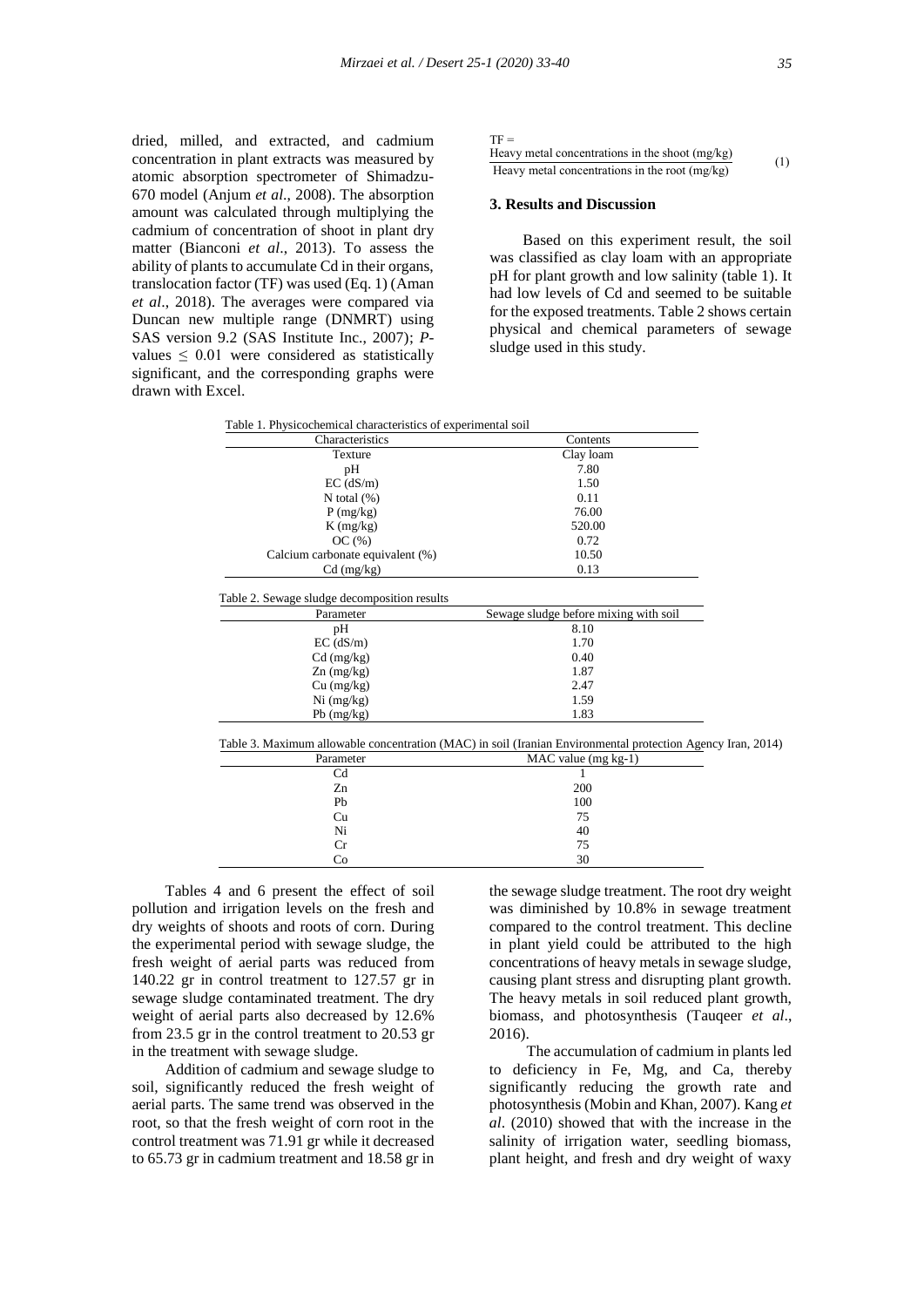maize were reduced by 2%; furthermore, the fresh weight yield decreased by 0.4-3.3% per every 1dS/m. Given these results, it can be concluded that the decrease in the amount of irrigation water significantly reduced the fresh and dry weights of the plant. With decreasing the amount of irrigated water, the fresh and dry weights of the aerial parts were reduced by 18.83% and 17%, respectively, compared to the control treatment. Moreover, root fresh weight increased from 75.79 gr in full irrigation treatment to 50.6 gr in deficit irrigation

treatment. The presence of moisture in the root area made it possible to further develop the roots for the absorption of nutrients and water, thereby lowering plant weight reduction under such conditions. In addition, photosynthesis, an important physiological process in plants, decreases by water deficit (Hernandez-Santana *et al*., 2017). The irrigation water content applied to the treatments varied from 13 litres in limited irrigation and soil contaminated with cadmium and with sewage to 27 litres in full irrigation and non-polluted soil.

 Table 4. Comparison of the main and intermediate effects of soil pollution and irrigation levels on fresh and dry weights of corn aerial parts

| Soil pollution levels | Irrigation levels                       |           |         |  |
|-----------------------|-----------------------------------------|-----------|---------|--|
|                       | A1                                      | A2        | Average |  |
|                       | Fresh weight of plant aerial parts (gr) |           |         |  |
| B1                    | 155.37 a                                | 125.07 bc | 140.22  |  |
| B <sub>2</sub>        | 153.00 a                                | 117.53 c  | 135.26  |  |
| B <sub>3</sub>        | 136.60 b                                | 118.57 c  | 127.58  |  |
| Average               | 148.32                                  | 120.39    | 134.35  |  |
|                       | Dry weight of plant aerial parts (gr)   |           |         |  |
| B <sub>1</sub>        | 26.87 a                                 | 20.13a    | 23.50   |  |
| B <sub>2</sub>        | 24.87 a                                 | 21.50a    | 23.18   |  |
| B <sub>3</sub>        | 21.70a                                  | 19.37 a   | 20.53   |  |
| Average               | 24.48                                   | 20.33     | 22.40   |  |

\* Means with different alphabets in the same column according to severity level are significantly different at p < 0.01. (A1: irrigation at 100% of FC, A2: irrigation at 80% of FC, B1: soil, B2: soil with Cd, B3: soil with Cd and sewage sludge)

 Table 5. Comparison of the main and intermediate effects of soil pollution and irrigation levels on fresh and dry weights of corn roots

|                                         | Irrigation levels |                |         |
|-----------------------------------------|-------------------|----------------|---------|
| Soil pollution levels                   | A1                | A <sub>2</sub> | Average |
| Fresh weight of plant aerial parts (gr) |                   |                |         |
| B <sub>1</sub>                          | 85.03a            | 58.80 c        | 71.91   |
| B <sub>2</sub>                          | 80.30 ab          | 50.57 cd       | 65.43   |
| B <sub>3</sub>                          | 73.93 b           | 42.43 d        | 58.18   |
| Average                                 | 79.75             | 50.60          | 65.17   |
| Dry weight of plant aerial parts (gr)   |                   |                |         |
| B <sub>1</sub>                          | $23.40$ ab        | 19.83 bc       | 21.61   |
| B <sub>2</sub>                          | 24.67 a           | 18.47 c        | 21.57   |
| B <sub>3</sub>                          | 21.27 abc         | 17.30c         | 19.28   |
| Average                                 | 23.11             | 18.53          | 20.82   |

\* Means with different alphabets in the same column according to severity level are significantly different at p < 0.01. (A1: irrigation at 100% of FC, A2: irrigation at 80% of FC, B1: soil, B2: soil with Cd, B3: soil with Cd and sewage sludge)

Table 5 indicates the significant impact of soil contamination and irrigation water amount treatments on cadmium concentration in the shoot and root. As observed, with the reduction in the amount of irrigation water, cadmium concentration in corn shoots and roots was reduced by 46% and 16%, respectively. In other words, cadmium concentration, which was 7.42 mg/kg of dry matter in the shoots of full irrigated treatment, was reduced by 46% to 4.5 mg/kg in deficit irrigation treatment. As seen, with increasing the cadmium concentration in soil, it also increased significantly in the plant because with the presence and abundance of each element in the root environment, provided that the element is absorbable, it increases concentration

in the plant, such that this increase is 98.5% in shoots and 94.5% in roots. If in addition to cadmium, there was also sewage sludge in the soil, cadmium concentration in plant aerial parts increased by 21% compared to cadmiumcontaminated soil. Addition of sewage sludge to soil augmented the salinity due to the high concentrations of elements such as chlorine and sodium. The increased salinity reduced the acidity of soil, thereby raising the concentration of cadmium in the shoots and roots of the plant. Soil acidification increased the phytoavailability of Cd in the soil and the accumulation of Cd in plants (Zhu *et al*., 2016); therefore, via adding sewage sludge to soil and reducing soil acidity, the cadmium uptake in the plant is expected to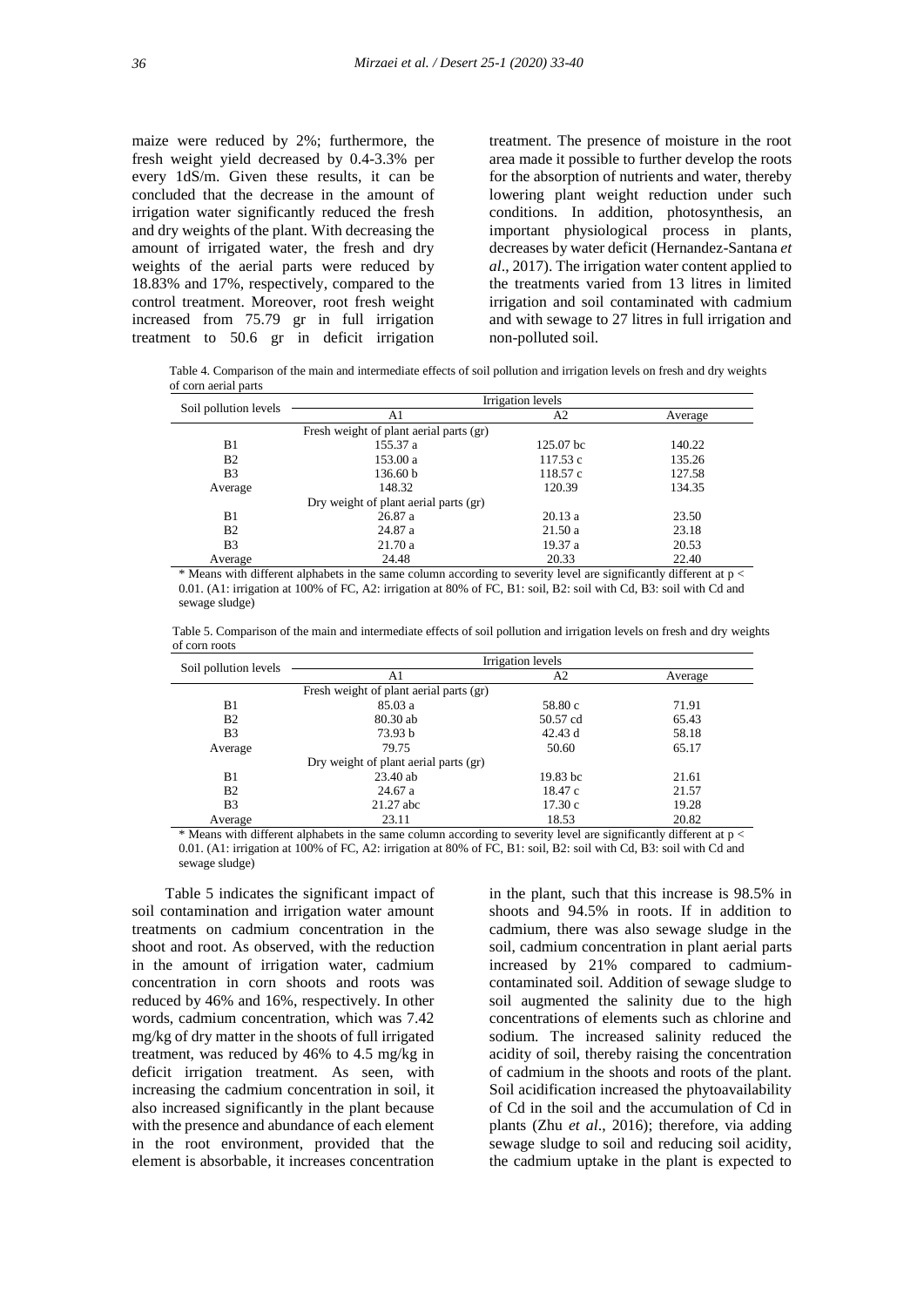| Soil pollution levels | Irrigation levels               |                    |         |
|-----------------------|---------------------------------|--------------------|---------|
|                       | A1                              | A2                 | Average |
|                       | Cadmium concentration in shoots |                    |         |
|                       | (mg/kg dry matter)              |                    |         |
| B1                    | 0.12e                           | 0.10e              | 0.11    |
| B <sub>2</sub>        | 9.82 <sub>b</sub>               | 5.26d              | 7.54    |
| B <sub>3</sub>        | 12.31a                          | 6.80c              | 9.55    |
| Average               | 7.42                            | 4.05               | 5.74    |
|                       | Cadmium concentration in roots  |                    |         |
|                       | (mg/kg dry matter)              |                    |         |
| B <sub>1</sub>        | 0.80c                           | 0.83c              | 0.81    |
| B <sub>2</sub>        | 16.23a                          | 13.74 <sub>b</sub> | 14.85   |
| B <sub>3</sub>        | $16.07$ ab                      | 13.47 b            | 14.77   |
| Average               | 11.03                           | 9.26               | 1.00    |

increase, a trend which also occurred in the present study.

 Table 6. Comparison of the main and intermediate effects of soil pollution and irrigation levels on cadmium concentration in corn roots and shoots

\* Means with different alphabets in the same column according to severity level are significantly different at p < 0.01. (A1: irrigation at 100% of FC, A2: irrigation at 80% of FC, B1: soil, B2: soil with Cd, B3: soil with Cd and sewage sludge)

The amount of cadmium absorption in the corn shoot and root was obtained by multiplying the cadmium concentration in the dry matter weight of the plant. Table 6 shows the effect of irrigation treatment on cadmium uptake in the plant. According to the results of Table 6, with decreasing the irrigation water, cadmium absorption by plant shoots and roots decreased by 53% and 34%, respectively. It was also observed that the reduction in irrigation water decreased cadmium concentration in the plant; on the other hand, because high moisture increases plant biomass, it also increases the absorption of heavy metals in the plant (Onder *et al*., 2016; Angle *et al*., 2003). Similar to cadmium concentration in soil contamination treatment, with increasing

cadmium levels in soil, cadmium uptake significantly increased in the plant (Table 7). According to the results of Table 6, cadmium uptake by root in the sewage sludge treatment (324.52 mg per pot) was 11% less than cadmiumcontaminated treatment (288.14 mg per pot). This is ascribed to the dry weight loss of the plant in this situation. However, in the shoots, despite the dry matter weight loss of sewage sludge treatment, the cadmium uptake increased by 12% due to the increase in cadmium concentration. Belhaj *et al*. (2016) showed that sewage sludge application increased the Pb, Ni, Cu, Cr, and Zn concentrations of soil, thereby increasing the absorption of these elements by the plant.

 Table 7. Comparison of the main and intermediate effects of soil pollution and irrigation levels on cadmium uptake in corn roots and shoots

|                                  | Irrigation levels                 |                      |                                                                      |  |
|----------------------------------|-----------------------------------|----------------------|----------------------------------------------------------------------|--|
| Soil pollution levels            | A1                                | A <sub>2</sub>       | Average                                                              |  |
|                                  | Cadmium uptake in shoots (mg/pot) |                      |                                                                      |  |
| B1                               | 3.25c                             | 2.10c                | 2.67                                                                 |  |
| B <sub>2</sub>                   | 243.90 a                          | 111.73 b             | 177.81                                                               |  |
| B <sub>3</sub>                   | 267.55 a                          | 129.31 b             | 198.43                                                               |  |
| Average                          | 171.57                            | 81.05                | 126.30                                                               |  |
|                                  | Cadmium uptake in roots (mg/pot)  |                      |                                                                      |  |
| B <sub>1</sub>                   | 18.55c                            | 16.56c               | 17.55                                                                |  |
| B <sub>2</sub>                   | 400.17a                           | 248.87 b             | 324.52                                                               |  |
| B <sub>3</sub>                   | 339.04 a                          | 237.25 b             | 288.14                                                               |  |
| Average                          | 252.59                            | 167.56               | 210.07                                                               |  |
| $\cdots$<br>$\sim$ $\sim$ $\sim$ | .<br>$\cdot$ $\cdot$              | $\sim$ $\sim$ $\sim$ | $\cdot$ $\cdot$ $\cdot$<br>$\rightarrow$ $\rightarrow$ $\rightarrow$ |  |

\* Means with different alphabets in the same column according to severity level are significantly different at p < 0.01. (A1: irrigation at 100% of FC, A2: irrigation at 80% of FC, B1: soil, B2: soil with Cd, B3: soil with Cd and sewage sludge)

Onder *et al*., (2016) investigated the effect of different irrigation levels on the adsorption of nickel by *Tagetes*. Generally, the level of Ni removal by the plants decreased with the increase in water stress. Angel *et al*. (2003) investigated the effect of soil moisture on the adsorption of zinc and nickel by three superabsorbent plants. In

general, at higher moisture content, the amount of accumulated metals in the plant was increased in all species.

These results indicate that the plants had proper growth under good moisture conditions and continued to hyper accumulate metals, which is consistent with the results of this study.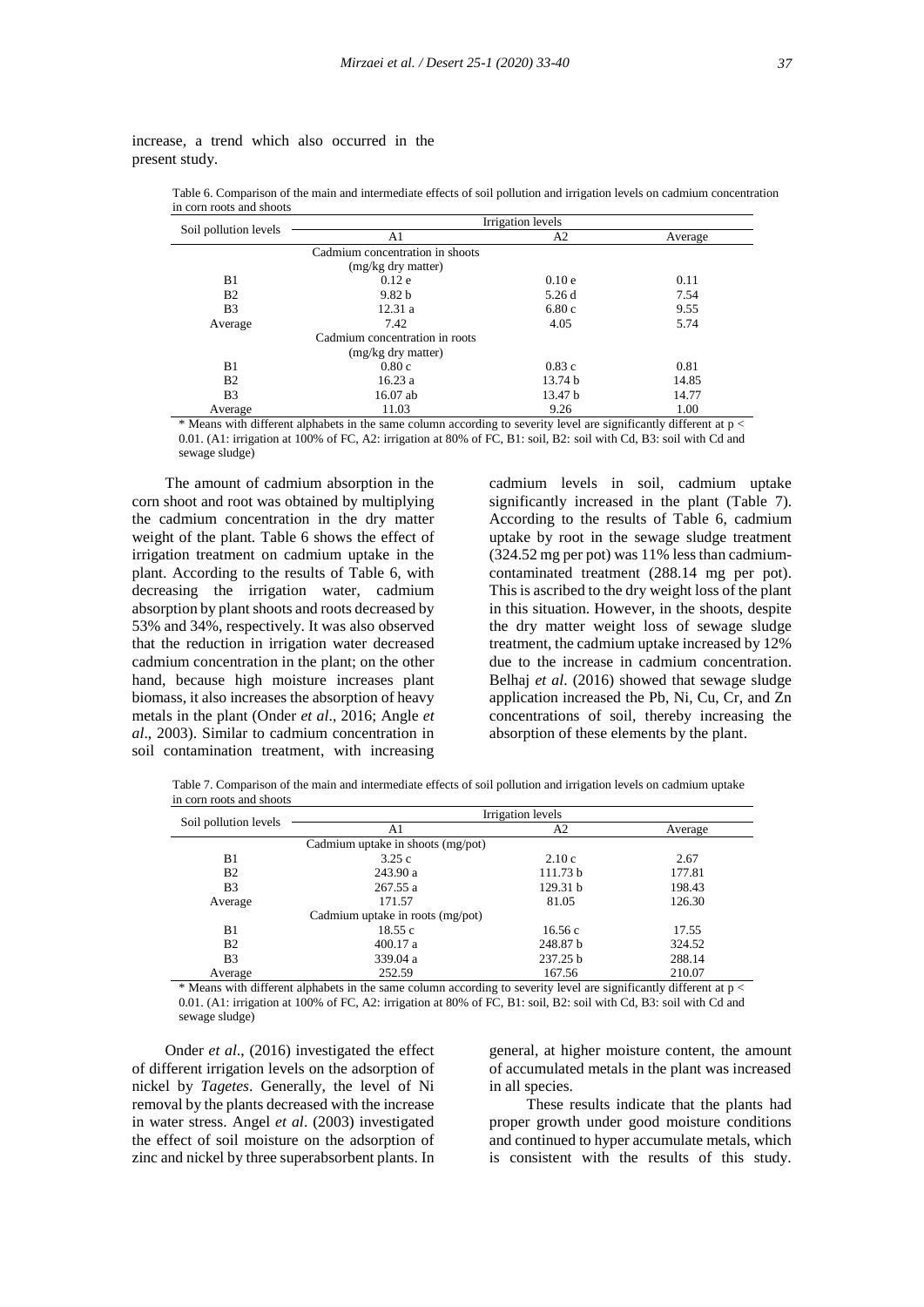Azizian *et al*. (2013) investigated the relationship of corn with cadmium contamination and drought. They concluded that under high soil moisture conditions, the dry matter production of the shoot and cadmium uptake by plant increased.

Translocation factor (TF) indicates the ability of plants to tolerate and accumulate heavy metals in their organs. This parameter was calculated using the ratio of metal concentration in the shoots to that in the roots (Thakur *et al*., 2016). According to this definition, cadmium translocation factor is cadmium concentration in

the shoots divided by that in the roots. During plant uptake, in addition to plant capacity for accumulation, the transfer of elements from root to shoot should be considered. Fig. 1 shows the cadmium translocation factor from the roots to the shoots of corn, which is affected by irrigation water. As observed, with the reduction in irrigation water from full field capacity to 80% field capacity, the translocation factor decreased by 34%. In fact, with increasing the soil moisture, more cadmium was transferred from the root to the shoot.



Fig. 1. Comparison of cadmium average translocation factor in two irrigation treatments: A1: irrigation at 100% of FC, A2: irrigation at 80% of FC. Different letters indicate that values are significantly different at P< 0.01

Also, with the increase in cadmium levels, the cadmium translocation (from roots to shoots) factor increased. To put it otherwise, by increasing the concentration of cadmium in the soil, the translocation of this metal from root to shoot increased by 74% from 0.13 in the control treatment to 0.5 in the cadmium contaminated treatment. According to Fig. 2, the translocation factor, regarding the soil contaminated with both sewage and cadmium, increased compared to the control and cadmium treatments. The translocation factors were 0.65, 0.5, and 0.13 for sewage sludge, cadmium, and control treatments, respectively. Taken together, the use of sewage sludge causes the accumulation of heavy metals in the soil, and the higher the amount of these elements in the soil, the higher the absorption by plant will be. Natasa Mirecki *et al*. (2015) in a study titled "Transfer factor as indicator of heavy metals content in plants", showed that the transfer factor of Cd in all samples of the control plants was 0.01-0.1 whereas in the polluted area, the TF was found to be between 0.1and 0.5. Their results revealed a significant change in the transfer factor of Cd compared with other metals in both locations. The TF value of Cd (0.01-2.0) was quite high in comparison to Pb (0.001-0.2). There exists a good agreement between the present research and that of Natasa *et al*. (2015)

regarding cadmium transfer factor (TF) in soil pollution.

## **4. Conclusion**

By increasing cadmium content in the soil, its concentration in the shoots and roots of the corn increased by 98.5% and 94.5%, respectively, but the dry weights of the shoot and root were reduced. Adding sewage sludge to the soil also increased the concentration of cadmium in the plant; however, it decreased plant productivity, which in turn reduced the cadmium uptake by the plant. The amount of absorbable cadmium in soil at the beginning of the experiment ranged from 5.97 mg to 8.17 mg in different treatments, reaching 5.08 to 7.02 mg after the tests. The maximum cadmium content in the shoot and root was 0.436 mg Accordingly, in the sewage sludge treatment, the amount of cadmium uptake by the root decreased by 11%. In fact, sewage sludge augments cadmium solubility in the soil and cadmium concentration in the plant through increasing soil salinity and reducing acidity. Reduced irrigation water led to a reduction in the concentration of cadmium in the shoots and roots by 46% and 16%, respectively; it also reduced the fresh and dry weights of these parts. The TF value of Cd (0.01- 2.0) was significantly higher than Pb (0.001-0.2).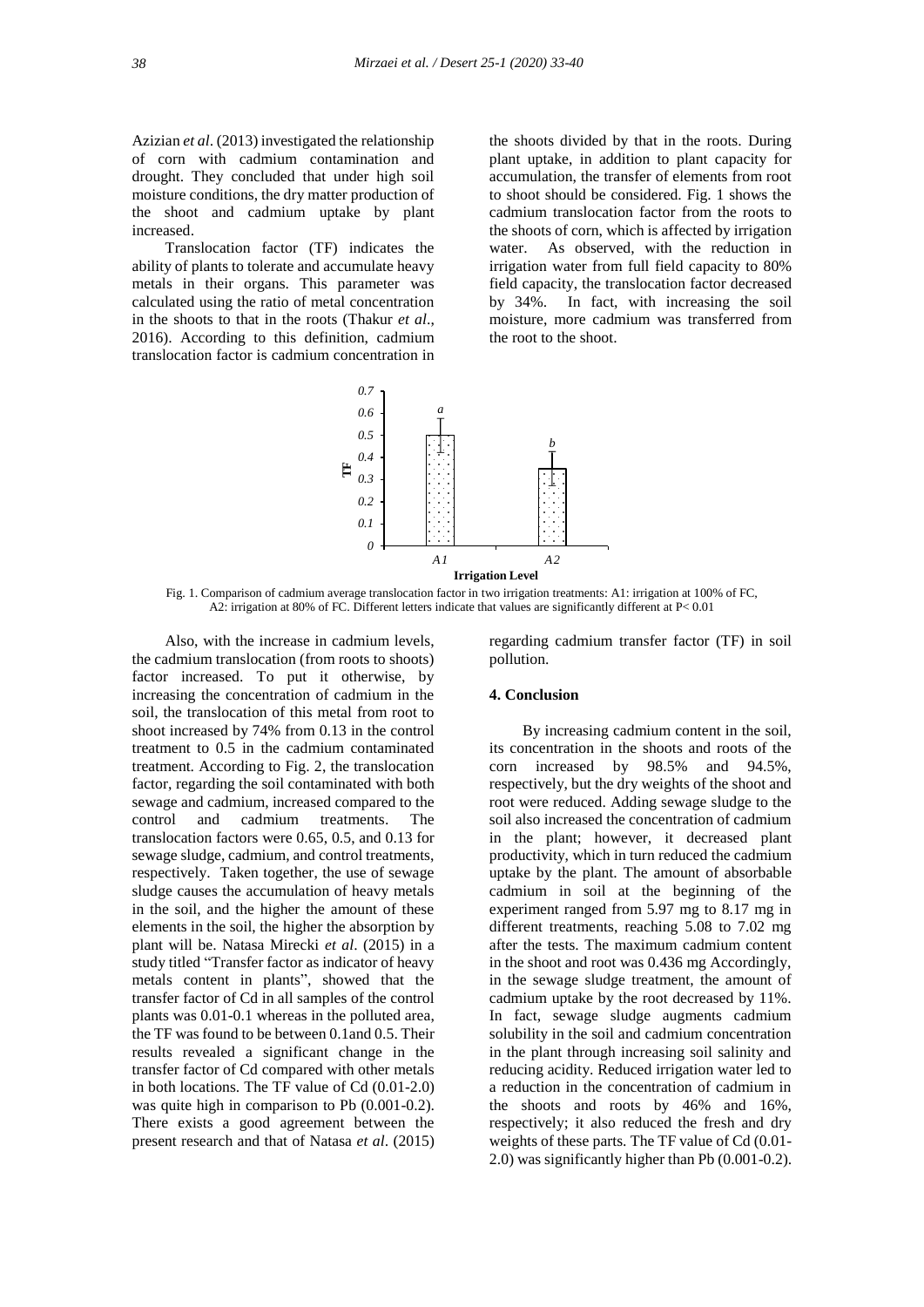

Fig. 2. Comparison of cadmium translocation factor in soil pollution treatments. B1: soil, B2: soil with Cd, B3: soil with Cd and sewage sludge. Different letters indicate that values are significantly different at P< 0.01

## **Acknowledgement**

The authors would like to acknowledge the faculty and staff of the College of Agriculture and Natural Resources at University of Tehran for providing, testing, and analyzing the samples.

## **References**

- Ali, N.A., M. Ater, G.I. Sunahara, Y. Robidoux, 2004. Phitotoxicity and bioaccumulation of copper and chromium using barely (*Hordeum vulgare L.*) in spiked artificial and natural forest soils. Ecotoxicology and Environmental Safety, 57; 363-374.
- Aman, M.S., M. Jafari, M.K. Reihan, B. Motesharezadeh, 2018. Assessing some shrub species for phytoremediation of soils contaminated with lead and zinc. Environmental Earth Sciences. From https://doi.org/10.1007/s12665-018-7256-2. 77:82.
- Angle, J.S., A.J. M. Baker, S.N. Whiting, R.L. Chaney, 2003. Soil moisture effects on uptake of metals by *Thlaspi*, *Alyssum*, and *Berkheya*. Plant and Soil, 256; 325-332.
- Anjum, N.A., S. Umar, A. Ahmad, M. Iqbal, N.A. Khan, 2008. Sulphur protects mustard (*Brassica campestris* L.) from cadmium toxicity by improving leaf ascorbate and glutathione. Plant Growth Regul, 54; 271-279.
- Antolin, M.C., I. Pasculal, C. Garcia, A. Polo, M. Sanchez-Diaz, 2005. Grow, yield and solute content of berley in soils treated with sewage sludge under semi arid Mediterranean conditions. Field Crops Research, 94; 224-237.
- Azizian, A., S. Amin, M. Maftoun, Y. Emam, M. Noshadi, 2013. Response of corn to cadmium and drought stress and its potential use for phytoremediation. Agricultural Science of Technology, 15; 357-368.
- Belhaj, D., N. Elloumi, B. Jerbi, M. Zouari, F.B. Abdallah, H. Ayadi, M. Kallel, 2016. Effects of sewage sludge fertilizer on heavy metal accumulation and consequent responses of sunflower (*Helianthus annuus*). Environ. Sci. Pollut. Res. From http://www.doi.org/10.1007/s11356-016-7193-0.
- Bello, A.O., B.S. Tawabini, A.B. Khalili, C.R. Boland, T.A. Saleh, 2018. Phytoremediation of cadmium, lead and nickel contaminated water by *Phragmites australis* in hydroponic systems. Ecological engineering, 120; 126-133.
- Bianconi, D., F. Pietrini, A. Massacci, M.A. Iannelli, 2013, April. Uptake of cadmium by Lemna minor, a hyperaccumulator plant involved in phytoremediation applications. (Paper presented at the 16<sup>th</sup>. International Conference on Heavy Metals in the Environment, Rome).
- Bouyoucos, C.J., 1962. Hydrometer method improved for making particle size analysis of soil. Agron. J., 54; 464-465.
- Bremner, J.M., 1996. Method of soil analysis. (In D. L. Sparks *et al*., Published by: Soil Science Society of America (pp. 1085-1122). Madison, Wisconsin,  $IISA.$
- Cariny, T., 1995. The re-use of contaminated land *.*Jhon Wiley and Sons*.*
- Carter, M.R., E.G. Gregorich, 2008. Soil sampling and methods of analysis. Canadian society of soil science.
- Delgado, M.M., R.M. Imperial, I. Gonzalez, C. Lobo, A. Plaza, S. Martinez, J. V. Martin, 2017. Phytoremediation potential of Thistle (*Cynara Cardunculus* L.) and its ability to remove heavy metals from polluted soils with high rates of sewage sludge. Pol. J. Environ. Stud, 26; 1935-1941.
- Gu, C., Y. Bai, T. Tao, G. Chen, Y. Shan, 2013. Effect of sewage sludge amendment on heavy metal uptake and yield of Ryegrass seedling in a mudflat soil. Journal of Environmental Quality, 42; 421-428.
- Hammami, H., E. Alaie, S.M.M. Dastgheib, 2018. The ability of Silybum marianum to phytoremediate cadmium and/or diesel oil from the soil. International Journal of Phytoremediation, 20(8); 756-763.
- Hemke, P. H., D.L. Spark, 1996. Method of soil analysis. (In D. L. Sparks *et al*., Published by: Soil Science Society of America (pp. 551- 574). Madison, Wisconsin, USA.)
- Hernandez-Santana, V., J.E. Fernandez, M.V. Cuevas, A. Perez-Martin, A. Diaz-Espejo, 2017. Photosynthetic limitations by water deficit: Effect on fruit and olive oil yield, leaf area and trunk diameter and its potential use to control vegetative growth of super-high density olive orchards. Agricultural Water Management, 184; 9-18.
- Huang, Y., Y. Hu, Y. Liu, 2009. Combined toxicity of copper and cadmium to six rice genotypes (*Oryza sativa* L.). Journal of Environmental Science, 21; 647- 653.
- Kang, Y., M. Chen, S. Wan, 2010. Effects of drip irrigation with saline water on waxy maize (Zea mays L. var. ceratina Kulesh) in North China Plain: Agricultural Water Management, 97; 1303-1309.